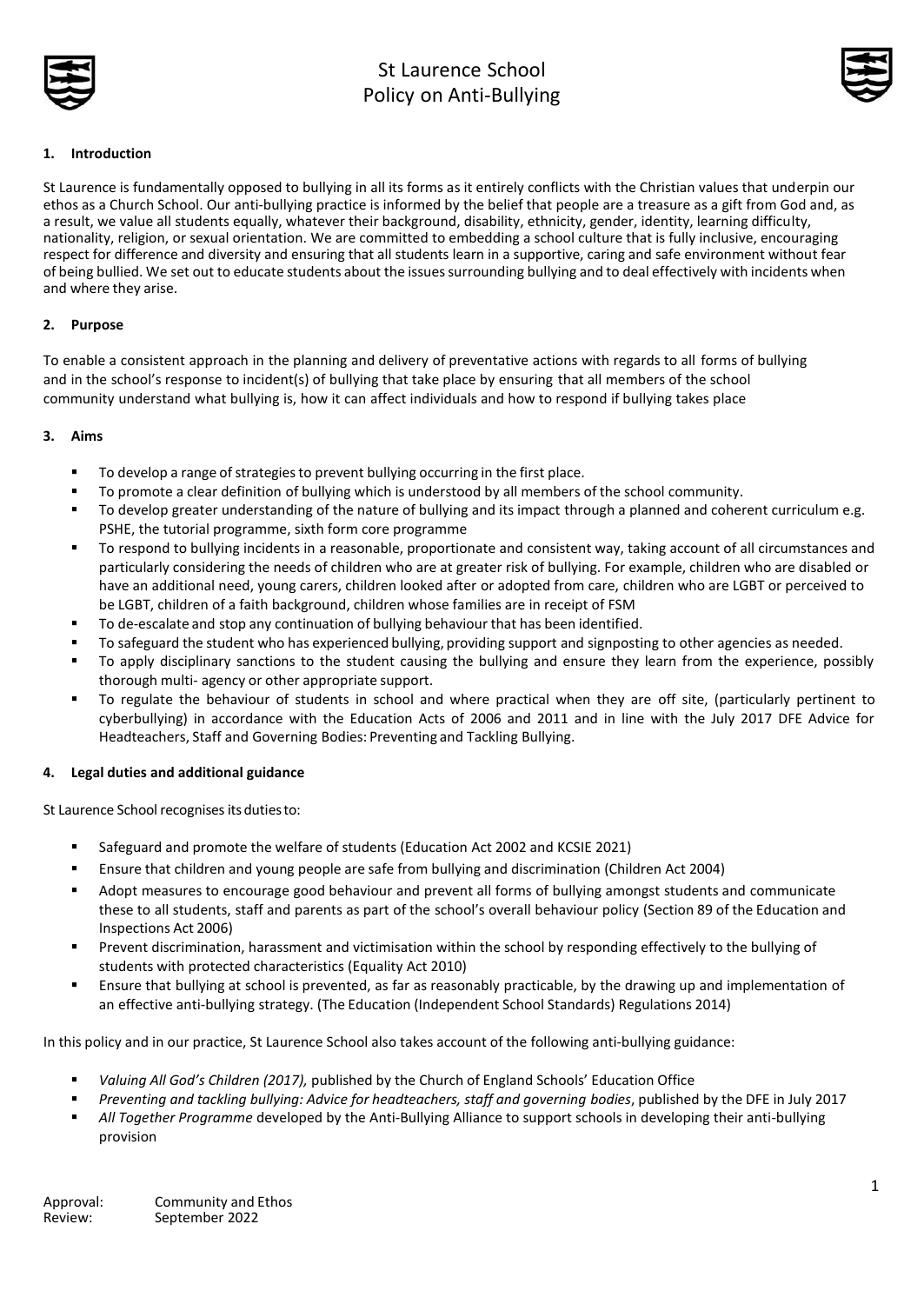



This policy should be read alongside the following policies: Attendance, Behaviour Management,Complaints,Child Protection, Equalities, ICT and E-Safety, Mobile Phone Acceptable Use, SEND, Relationships and Sex Education

The following senior staff act as named advocates for the protected characteristics as outlined in the Equalities Policy:

| <b>Protected Characteristic</b>                            | <b>Named Advocate</b> |
|------------------------------------------------------------|-----------------------|
| Disabled <sup>1</sup>                                      | Sophie Watts          |
| Ethnicity, culture, national origin or national status     | Aidan Blowers         |
| Gender                                                     | Rebecca Overfield     |
| Gender Identity                                            | Chris Dutton          |
| Religious or non-religious affiliation or faith background | Adam Watkin           |
| Sexual orientation                                         | Tom Hainsworth        |

### **5. Bullying and the law**

Although bullying itself is not a criminal offence, some types of harassment, threatening behaviour and/or communications may be considered criminal offences:

- Under the Malicious Communications Act 1988, it is an offence for a person to electronically communicate with another person with the intent to cause distress or anxiety, or which conveys a message which is indecent or grossly offensive, a threat, or information which is false and known or believed to be false by the sender.
- The Protection from Harassment Act 1997 makes it an offence to knowingly pursue any course of conduct amounting to harassment.
- Section 127 of the Communications Act 2003 makes it an offence to send, by means of a public electronic communications network, a message, or other matter, that is grossly offensive or of an indecent, obscene or menacing character. It is unlawful to disseminate defamatory information through any media, including internet sites.
- Other forms of bullying which are illegal and should be reported to police include: violence or assault, theft, repeated harassment or intimidation and hate crimes (related to the protected characteristics defined in the Equalities Policy and noted above).

## **6. Peer on peer abuse**

Peer on peer abuse is different to bullying and can take many forms. The statutory guidance for schools and colleges *(Keeping Children Safe in Education: September 2021)* identifies four key areas of peer on peer abuse and makes clear that abuse is abuse and should never be tolerated or passed off as 'banter' or part of 'growing up.'

The following definitions of each of the identified key areas help to distinguish between peer on peer abuse and bullying.

- **Domestic Abuse**: young people who experience physical, emotional, sexual and/or financial abuse, and coercive control, in their intimate relationships, as well as family relationships.
- **Child Sexual Exploitation**: those under the age of 18 who are sexually abused in the context of exploitative relationships, contexts and situations, by a person of any age, including another young person.
- Serious Youth Violence: any offence of most serious violence or weapon-enabled crime, where the victim is aged 19 or younger, e.g. wounding with intent, rape, murder and grievous bodily harm.
- **Harmful Sexual Behaviour**: young people displaying sexual behaviours that are outside of developmentally 'normative' parameters

The Equality Act 2010 defines disability as when a person has "a physical or mental impairment which has a substantial and long term adverse effect on that person's ability to carry out normal day to day activities"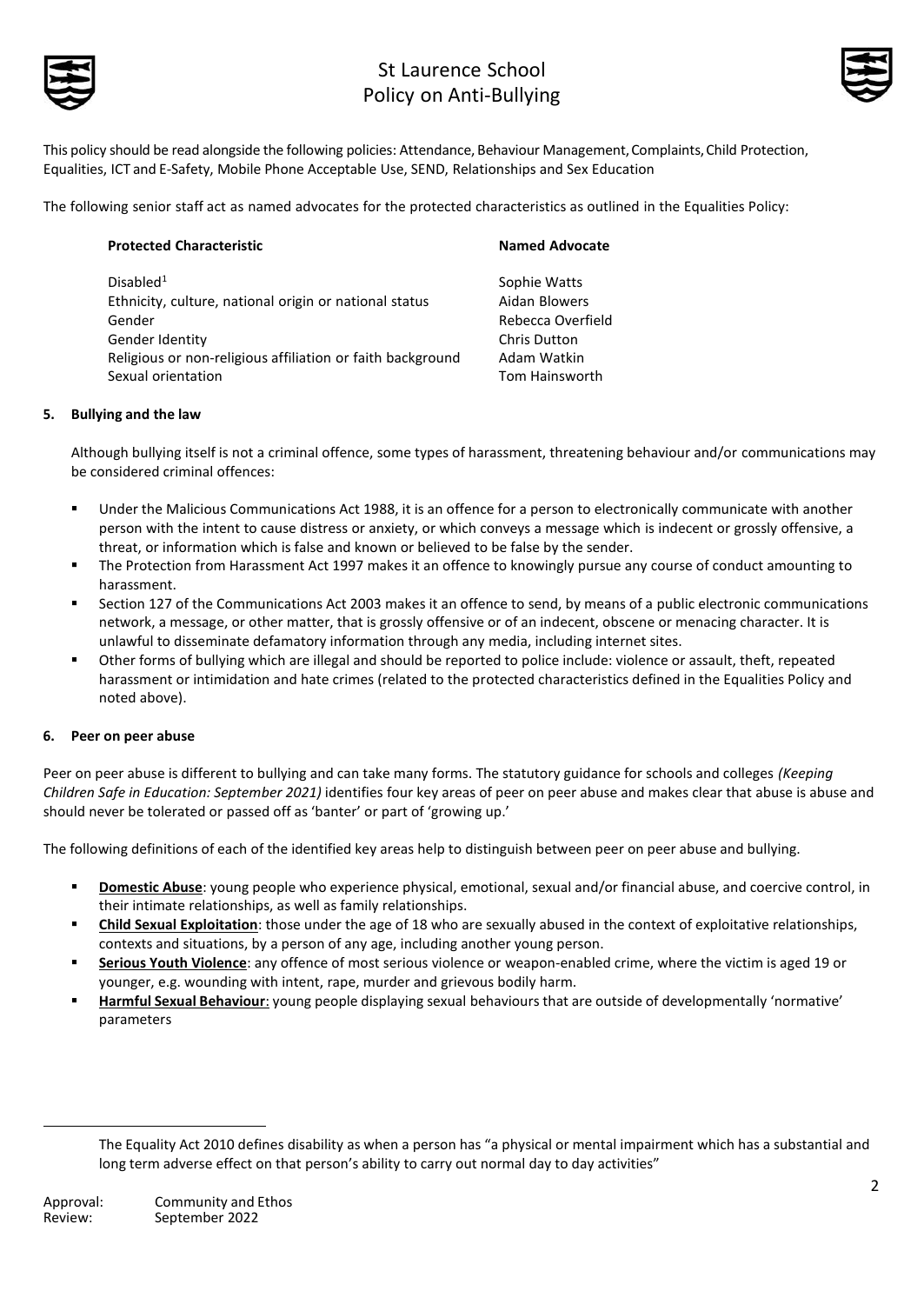



### **7. What is bullying?**

There is no legal definition of bullying. We have chosen to adopt the Anti-Bullying Alliance definition of bullying which is:

### **"Bullying is the repetitive, intentional hurting of one person or group by another person or group where the relationship involves an imbalance of power. It can be physical, verbal or psychological. It can happen face-to face or online"**

There are three key elements in this definition:

| Intentional:     | Bullying is not accidental; there is an intent to cause harm and hurt the individual(s) involved.           |
|------------------|-------------------------------------------------------------------------------------------------------------|
| Repetitive:      | In most instances, there will be a pattern of behaviour, rather than a 'one-off' incident                   |
| Power imbalance: | Situations where the individual(s) who are the target of the behaviour are, for example, in a smaller group |
|                  | than those experiencing it, are part of a minority group, are of smaller stature of physical strength, are  |
|                  | vounger, have communication difficulties or a disability                                                    |

Bullying can be motivated by a lack of tolerance for difference and may include taunts, name-calling, graffiti or gestures as a result of prejudice. For example, in relation to the following: Race or culture, religion or faith background, gender, sexual orientation, gender identity, special educational needs and disability (SEND).

### **8. Forms of bullying**

Bullying can take many forms. It can be:

- **Emotional:** including being unfriendly or unkind; engaging in behaviour or actions that exclude people or torment people e.g. hiding books, damaging possessions, threatening gestures
- **Verbal:** including name-calling, sarcasm, spreading rumours, teasing about appearance, taunting, mocking contributions in lessons, making threats or offensive remarks
- Physical: including pushing, kicking, hitting, punching or any use of violence; physically intimidating someone or using unwanted physical contact towards someone
- Cyber: including using a mobile device, the internet or other technologies to threaten, tease and embarrass someone else or writing and saying hurtful things about someone e.g. e-mail, text, messaging, social media
- **Sexual:** including unwanted physical contact or sexually abusive comments or gestures

### **9. Cyber bullying**

This policy should be read in conjunction with the school's ICT and E-Safety Policy and the Mobile Phone Acceptable Use Policy. Staff will have regard to both policies when dealing with reported incidents of cyber bullying and bullying through the use of mobile devices. The school does not have the resourcesto investigate incidents of cyber bullying that take place out ofschool unlessthere is a direct impact on the student in school. However, the school will encourage positive online behaviour and ensure that students are taught safe ways to use the internet. In addition, the school will offer support and guidance to students and their families who experience online bullying and take any reasonable action to ensure incidents are not repeated. Parents and carers will always be advised to contact the police to report serious online incidents. Ultimately, when students are not at school, the responsibility for their online safety remains with the parent or carer.

### **9. Roles in bullying**

Students may adopt different and changing roles when they engage in bullying behaviour. The Anti-Bullying Alliance identifies the following roles:

- **Ringleader:** Initiates and leads the bullying.
- Reinforcer: Supports the bullying, might laugh or encourage what is going on but does not 'do' it.
- Assistant: Actively involved in 'doing' the bullying but does not lead it.
- **Defender:** Knows that bullying is wrong and feels confident enough to stands up for someone being bullied.
- **Target:** The person at whom the bullying is aimed.
- **Outsider:** Ignores the bullying or does not see it as bullying and/or does not want to get involved.

| Approval: | Community and Ethos |
|-----------|---------------------|
| Review:   | September 2022      |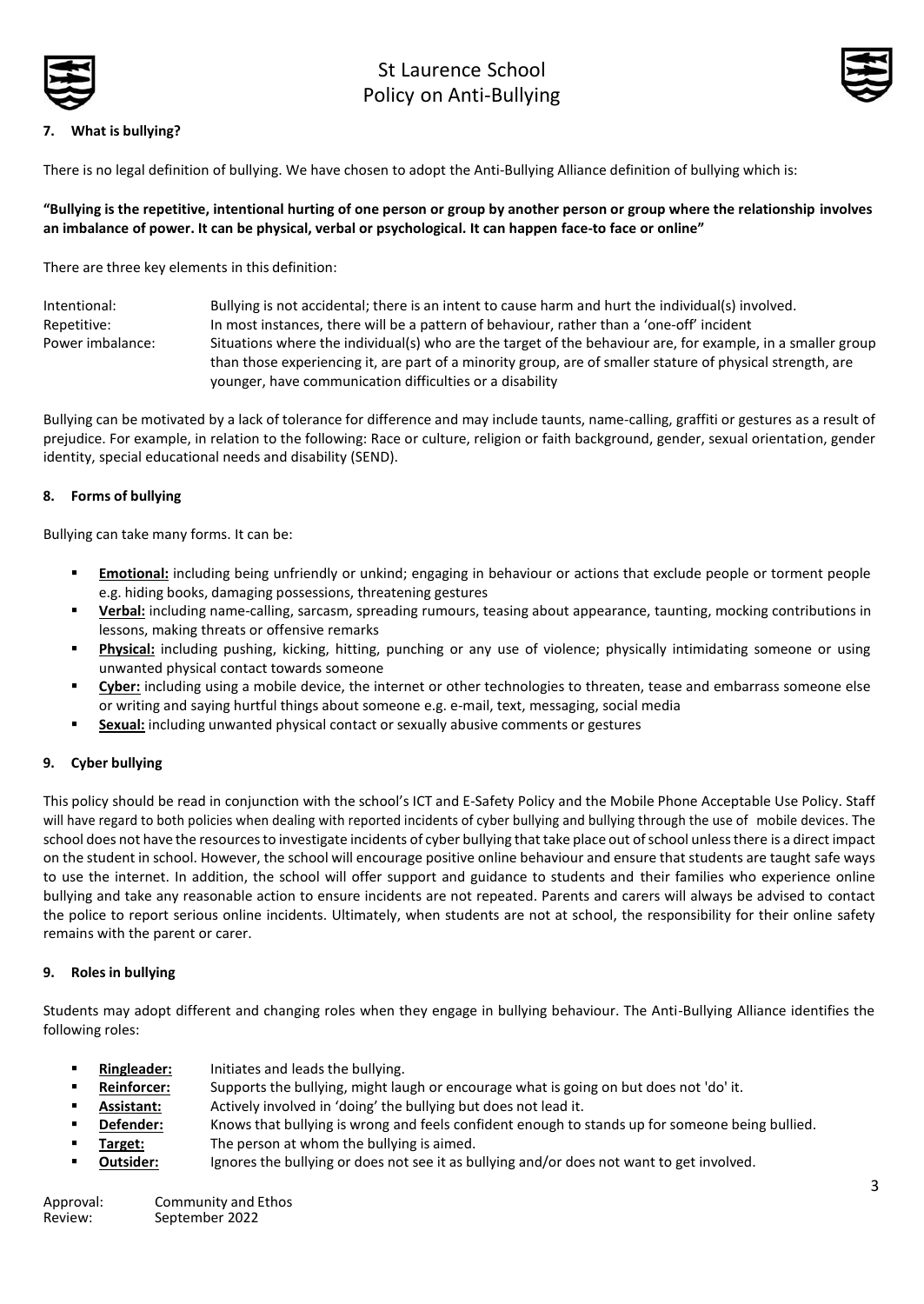



### **10. Preventative strategies**

- Articulate and promote our school culture as one that is fully inclusive, encouraging respect for difference and diversity and fostering strong relationships across all sections of the community.
- Create a strong sense of community by promoting formal and informal opportunities to build cross phase relationships in the context of our vertical tutor group system.
- **E** Ensure an ethos of good behaviour where students treat one another, and the school staff, with respect creating an environment where bullying is not accepted.
- **•** Create clear expectations of behaviour that is and is not acceptable in school to help stop negative behaviours from escalating.
- Gather and act on any relevant information from primary schools (for new starters in Y7) and previous secondary schools (for in-year admissions) in relation to bullying.
- Routinely share information within and across House Teams so that preventative action can be taken where student relationships are at risk of developing negatively and with conflict.
- Use student briefings to provide regular reminders and information about key aspects of this policy such as the school's shared definition of bullying, the key roles in bullying and routes for reporting and to provide more specific guidance for students as required.
- Use curriculum opportunities (e.g PSHE, tutorial programme, Sixth Form Core) to develop understanding of bullying and its impact, to discuss issues around diversity, drawing out anti- bullying messages and to promote social and emotional skills e.g. in relation to empathy and the management of feelings.
- Use opportunities throughout the school calendar to raise awareness of the negative consequences of bullying (e.g. Anti-BullyingWeek, Collective Worship, briefing themes etc)
- Recruit and train a team of student Anti-Bullying Ambassadors and support them to take a lead in promoting an antibullying culture; to enable them to engage and participate in regular reviews of policy, practice and communications; to create opportunities for them to promote open and honest reporting amongst the wider student body.
- Ensure that social time is appropriately supervised and that duty staff are trained to be vigilant in their duties
- Provide effective training so that staff understand the principles and purpose of the school's policy, how to resolve problems and where to seek support.

### **11. Identifying bullying**

As a school, we carefully monitor absence and behaviour to identify any patterns that may indicate unreported bullying and act on any suspicions so that appropriate intervention and support can be provided. In addition, parents/carers should be aware of the warning signs and changes in behaviour that may indicate that someone is being bullied or is engaging in bullying behaviour. Whilst the changes in behaviour could be as a result of other problems, bullying should be considered as a possibility that is explored with the child and the school alerted as necessary.

It may be that someone:

- Is frightened of walking to or from school
- Does not want to travel to school on public transport
- Insists on being driven to school
- Makes changes to a usual routine
- **■** Is unwilling to go to school after previously enjoying being part of the school community
- Begins to truant
- Becomes withdrawn, anxious, lacking in confidence
- Starts stammering
- Attempts or threatens suicide or runs away
- Cries themselves to sleep at night or has nightmares
- Feels ill in the morning
- Makes less effort with school work than previously
- Begins to perform less well in school work
- Comes home with clothes torn or books and/or possessions damaged
- Has possessions that unexpectedly go missing

| Approval: | Community and Ethos |
|-----------|---------------------|
| Review:   | September 2022      |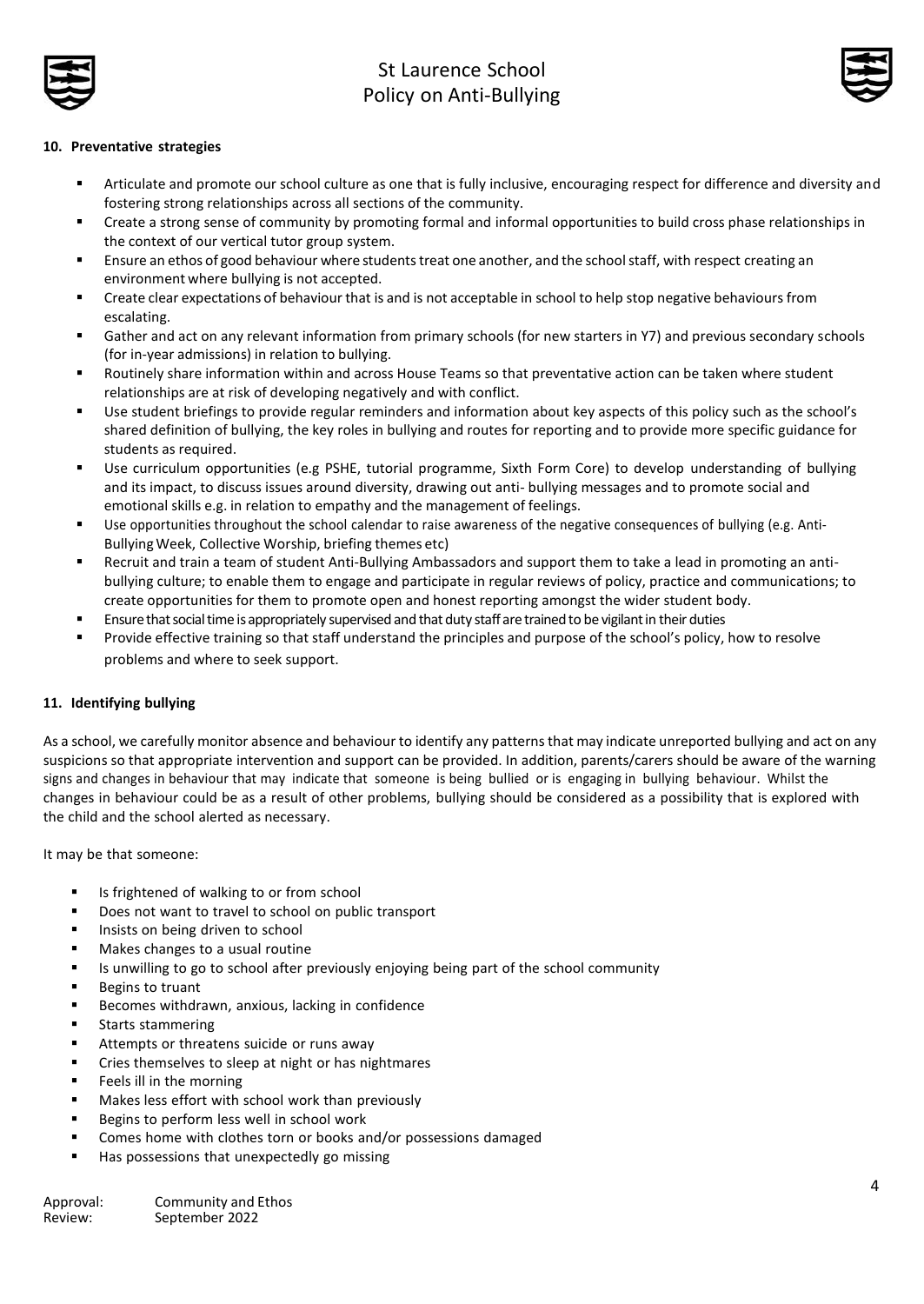



- Asks for money or starts stealing money
- Has unexplained cuts or bruises
- Comes home hungry
- Becomes aggressive, disruptive or unreasonable
- Harasses other children or siblings
- Stops eating
- Is frightened to say what is wrong
- Is afraid to use the internet or their mobile device
- Is overly protective of their mobile device and reluctant to show the content
- Is nervous and jumpy when a text message or online message is received
- Gives unconvincing excuses for any of the above

### **12. Reporting bullying**

### **Students**

- Directly to a member of staff in person or by email. In many cases, it is likely that the member of staff will be the student's tutor, Assistant Head of House or Head of House
- Directly to one of the school's anti-bullying ambassadors
- By email using the [stopbullying@st-laurence.com](mailto:stopbullying@st-laurence.com)

### **Parents and Carers**

Directly to the Head of House or Assistant Head of House by phone or by email. If reporting a concern by telephone, please call main reception (01225 309500) and ask for the relevant Head of House or Assistant Head of House. If reporting a concern by email, please use the contact details below:

| <b>House</b> | <b>Head of House</b>               | <b>Assistant Head of House</b>          |
|--------------|------------------------------------|-----------------------------------------|
| Ashley       | Ms Whittle: holwhi@st-laurence.com | Mrs Proudman: loupro@st-laurence.com    |
| Budbury      | Mrs Power: valpow@st-laurence.com  | Mrs Northeast: abinor@st-laurence.com   |
| Conigre      | Miss Walsh: trawal@st-laurence.com | Miss Reinfelder: lisrei@st-laurence.com |
| Huntingdon   | Mr Daniels: thodan@st-laurence.com | Mrs Howard: michow@st-laurence.com      |
| Westfield    | Mr Oaten: benoat@st-laurence.com   | Mrs Gant: shaga@st-laurence.com         |
|              |                                    |                                         |

### **13. Responding to bullying**

If an allegation of bullying does arise, students, parents/carers and staff should feel assured that the school will:

- Take all reported incidents seriously
- Act as quickly as possible to listen to all involved parties and establish the facts
- Record and report the incident
- Provide support and reassurance to the individual(s) targeted in the bullying incident
- Make it clear to the students displaying bullying behaviour, in whatever role, that this behaviour will not be tolerated
- Identify any issues underlying the bullying and, if appropriate, provide the student displaying this behaviour with appropriate support to enable them to change that behaviour
- Use appropriate sanctions in line with the school's Behaviour Management Policy
- Communicate effectively with the parents/carers of all of the students involved
- Use restorative practice as and when necessary to help repair the harm that has been done, promoting forgiveness and reconciliation
- Monitor the welfare of students who have been bullied to ensure that sustained bullying has stopped or that isolated incidents have not been repeated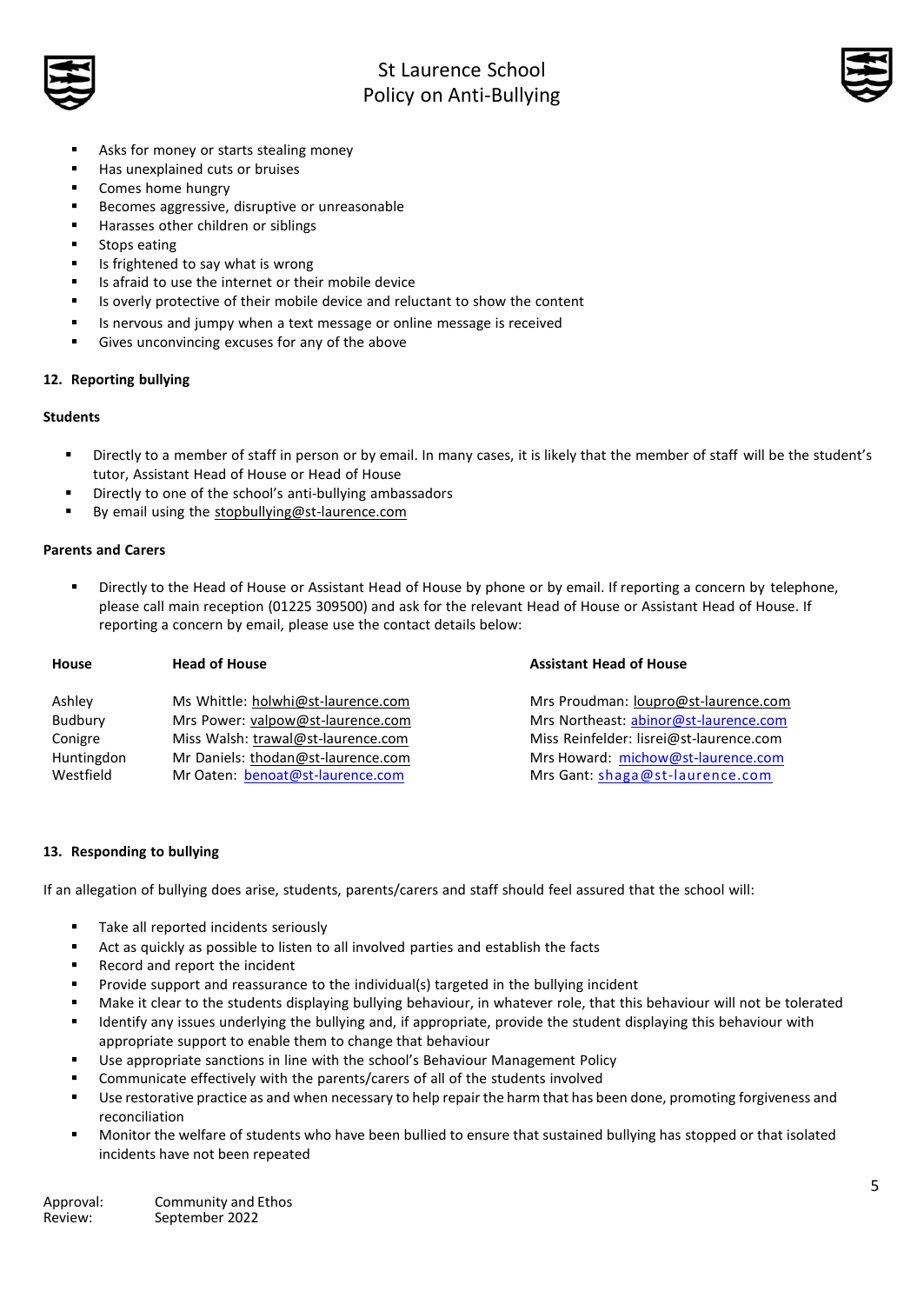



## **14. Responsibilities**

- a) All staff should:
	- Read and become familiar with this policy and its contents
	- Stay informed about anti-bullying practice and provision by reading information and materials circulated by staff involved in leading the school's anti-bullying provision
	- Promote an open and honest anti-bullying ethos in which diversity is valued and the vulnerable are protected
	- Know the signs of bullying and be alert and vigilant for these signs in and out of the classroom
	- Take prompt action if bullying is witnessed
	- Report any bullying incidents at the earliest opportunity
	- Use the school's online reporting tool, My Concern, to report incidents of bullying
	- Encourage students to report all incidents of bullying
	- Listen to students who say that they have been bullied, take what they say seriously and act promptly
	- Welcome and support the work of the school's Anti-Bullying Ambassadors
- b) All students should:
	- Follow the expectations in the school's Code of Conduct and treat all members of the community with respect
	- Promote an open and honest anti-bullying ethos in which diversity is valued and the vulnerable are protected
	- Read and become familiar with the guidance in the student planner
	- Report any bullying incidents at the earliest opportunity
	- Welcome and support the work of the school's Anti-Bullying Ambassadors
	- Act responsibly online, checking privacy settings carefully and taking note of recommended age-related guidance
- c) Parents and carers should:
	- Read and become familiar with this policy and its contents
	- Make early contact with a relevant member of the pastoral team if they suspect that their child is being bullied
	- Avoid making contact with students believed to be involved in bullying behaviours, whether in person or online
	- Work in partnership with the school and support the action being taken to stop the bullying
	- Support the school's work to educate their children about the importance of responsible online behaviour by encouraging their children **not** to access social media apps before the recommended age, taking an active role in monitoring their child's online activity and taking appropriate action at home if their children are not acting responsibly online
- d) School governors should:
	- Identify a member of the governing body who sits on the Community and Ethos Committee to act as a named antibullying governor. The named governor for St Laurence is Tracie Walsh.
- e) The Deputy Headteacher (Pastoral Care/DSL) should:
	- Share in the leadership of the whole school anti-bullying strategy
	- Align, review, update and publish linked policies and additional guidance
	- Monitor the implementation and effectiveness of the anti-bullying policy
	- Provide regular reports for SLT and Governors relating to the school's anti-bullying provision and practice
	- Ensure the provision of regular training for staff
	- Align, review, update and publish linked policies and additional guidance in relation to Safeguarding and Esafety, including the Child Protection Policy, the ICT and E-Safety Policy, the Mobile Phone Acceptable Use Policy and the Relationships and Sex Education Policy
	- Provide guidance and regular training for staff on these topics
	- Ensure that the Safeguarding Team promptly triage the reported incidents of bullying, where the KCSIE threshold to indicate a Safeguarding concern are not met, to the relevant HoH and AHoH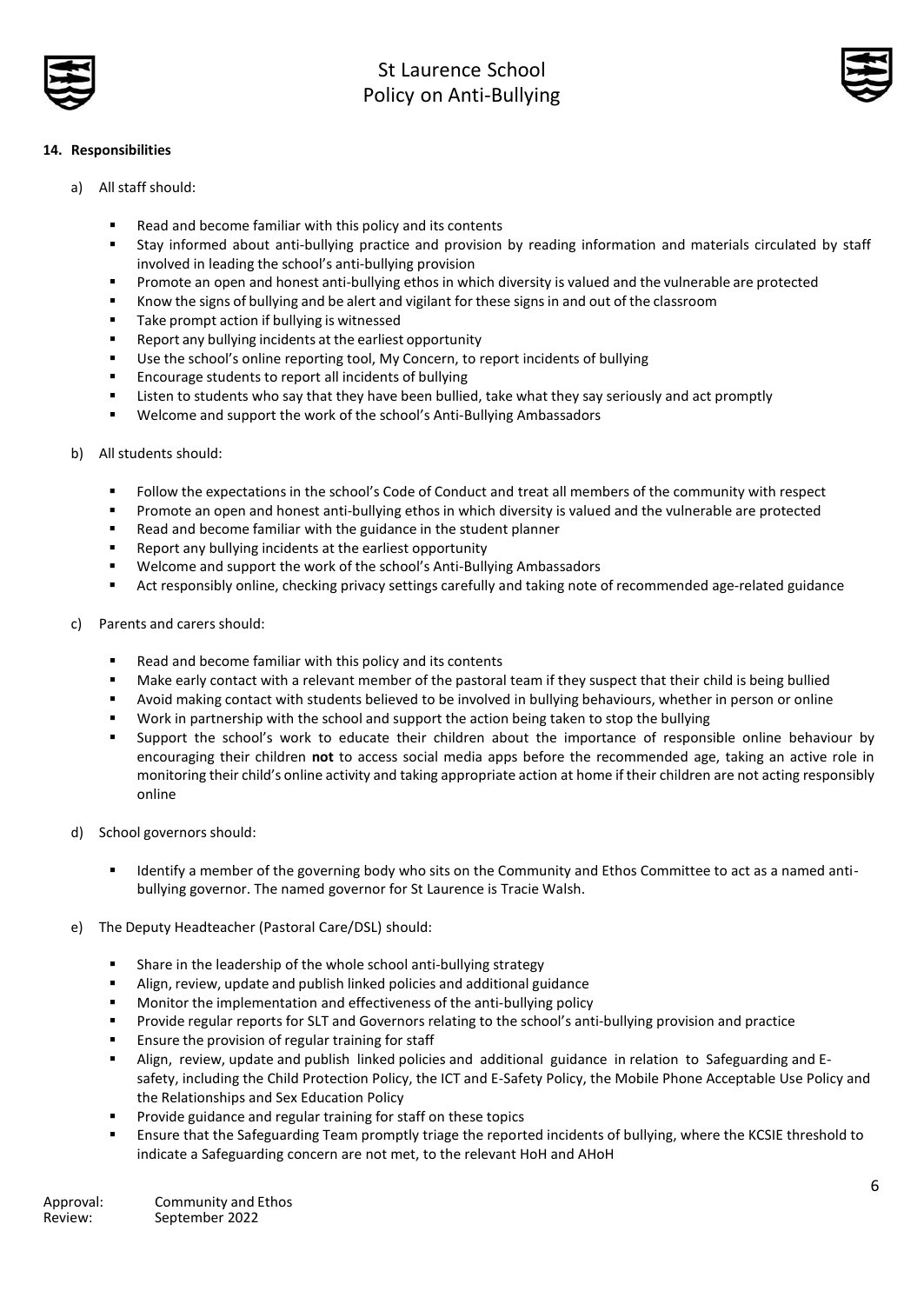



- Ensure that reported incidents of bullying that do meet the KCSIE threshold to indicate a Safeguarding concern are managed in line with statutory guidance
- f) The Assistant Headteacher (DDSL, Student Well-Being and Online-Safety) should:
	- Provide guidance and regular training for staff on these topics
	- Lead parent information sessions on these topics
	- Use termly Safeguarding briefings to keep students informed about risks and how to manage them
	- Ensure that the Safeguarding Team promptly triage the reported incidents of bullying, where the KCSIE threshold to indicate a Safeguarding concern are not met, to the relevant HoH and AHoH
	- Ensure that reported incidents of bullying that do meet the KCSIE threshold to indicate a Safeguarding concern are managed in line with statutory guidance
- g) The Head of Behaviour and Inclusion should:
	- Share in the leadership of the whole school anti-bullying strategy
	- Review and update the anti-bullying policy within the wider context of behaviour, inclusion and community cohesion taking account of new legislation and government guidance, and using staff experience of dealing with recent bullying incidents to improve procedures and practice
	- Provide regular reports for SLT and Governors relating to the school's anti-bullying provision and practice
	- Plan for the regular review of the Bullying Log at pastoral team meetings to ensure a cross phase/cross House approach Review the bullying log to assess the quality and effectiveness of the school's response to incidents of bullying and address any issues arising
	- Analyse the collected data and provide a regular report for the DHT, including statistics about types of incidents and responses
	- Develop and maintain high quality materials and approaches in *Support to Learn* for students who access the provision as part of the support to modify their behaviour
	- Ensure the recruitment and training of student anti-bullying ambassadors
	- Lead the group of student anti-bullying ambassadors, organising regular meetings and providing support for their whole school activities
	- **E** Ensure careful planning of tutorial sessions which are part of the anti-bullying curriculum
	- Receive and respond to all emails from the [stopbullying@st-laurence.com](mailto:stopbullying@st-laurence.com) email account
	- Ensure that all concerns reported through the [stopbullying@st-laurence.com](mailto:stopbullying@st-laurence.com) are passed to the relevant member of the pastoral team for appropriate action
	- Use student briefings to regularly promote the school's ethos and anti-bullying provision, highlighting behaviours to celebrate or modify within the school community
- h) The Pastoral Team (Heads of House, Assistant Heads of House) should:
	- **■** Carefully monitor absence and behaviour to identify any patterns that may indicate unreported bullying and act on any suspicions so that appropriate intervention and support can be provided
	- Respond promptly to any incidents of bullying reported by students or parents and carers
	- Respond promptly to any tasks issued by the Safeguarding Team via My Concern in relation to bullying incidents reported by staff
	- Investigate reported incidents thoroughly, taking statements from those involved and any witnesses to the incident
	- Assess whether the incident is a bullying incident
	- Record further details of each confirmed bullying incident on the Bullying Log
	- Inform parents/carers as soon as possible when issues of bullying come to light, whether their child is a target or involved either as the alleged ringleader or because s/he has adopted a supporting role in a group incident
	- Ensure that parents/carers are kept up to date with investigations and outcomes, where necessary developing an agreed action plan to support the individual who has been bullied and to change the behaviour of the student(s) who has been involved in carrying out the bullying.
	- Apply sanctions in accordance with the behaviour and exclusion policies.
	- Monitor the Bullying Log carefully to enable preventative actions and to pre-empt any recurrence.
	- Organise direct follow up with students over time to ensure that sustained bullying has stopped or that isolated incidents have